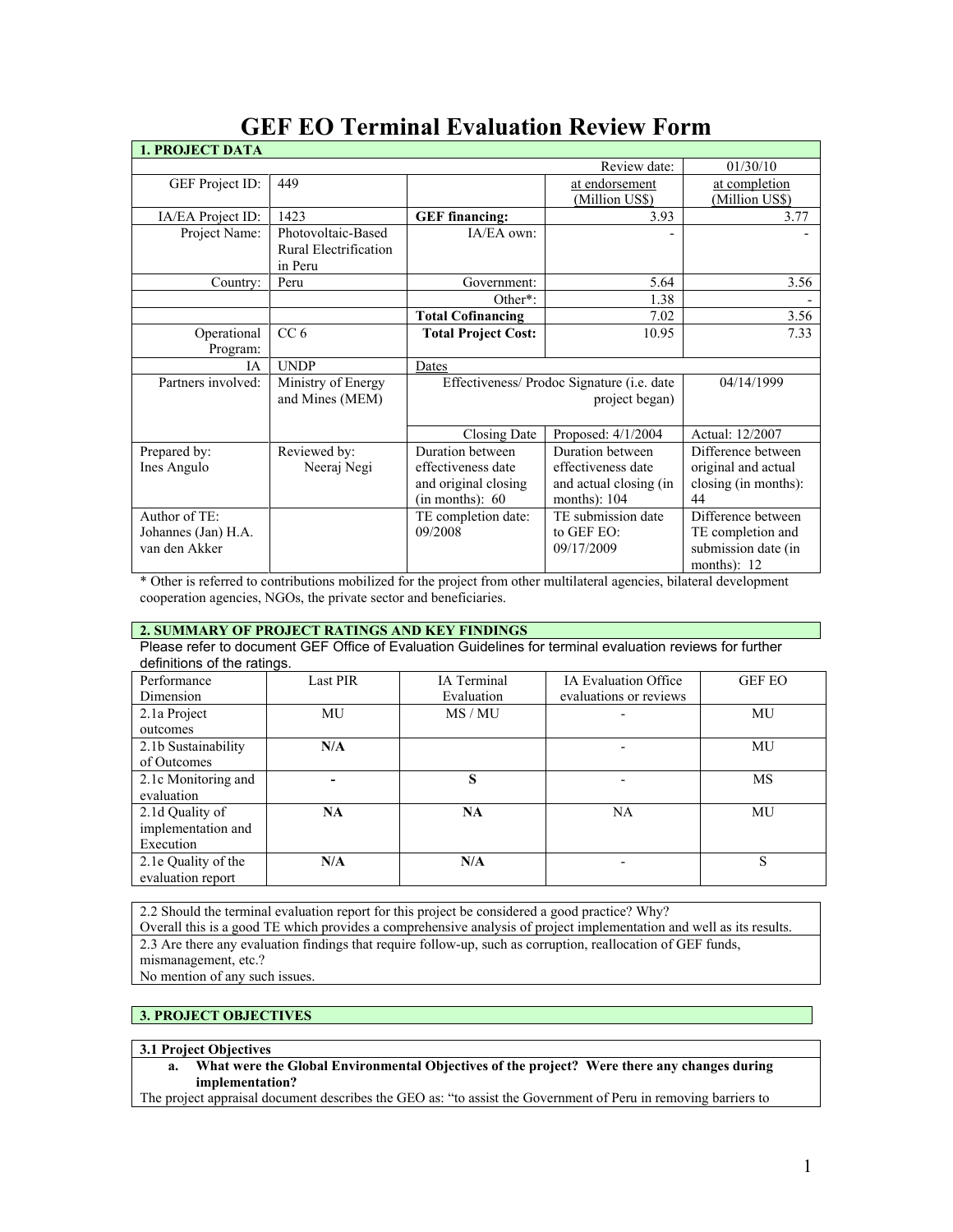sustainable rural electrification using photovoltaic (PV) technology in remote rural areas, thereby reducing the longterm growth of the greenhouse gas (GHG) emissions.

No changes during implementation.

#### **b. What were the Development Objectives of the project? Were there any changes during implementation? (describe and insert tick in appropriate box below, if yes at what level was the change approved (GEFSEC, IA or EA)?)**

The DO of this project is to improve the quality of life of the rural population by giving them access to a sustainable source of energy and to "demonstrate the viability of establishing micro enterprises to sell, maintain, and operate the PV systems, as well as create incentives for increased public and private sector investment in PV-based rural electrification".

The project objectives had to be downsized, and the final components were:

1. Development of a solar energy information system,

- 2. Developing standards for photovoltaic systems, facilities and certification
- 3. Selection of target regions and communities to develop installation programs,

4. Analysis and proposal of different models for photovoltaic systems management

5. Installation of photovoltaic systems in selected rural communities

6. Creating and implementing a training program to develop and / or strengthen the skills of stakeholders in the installation, maintenance and operation of PV systems

| $\frac{1}{100}$ |                            |                           |                     |
|-----------------|----------------------------|---------------------------|---------------------|
| Overall         | <b>Project Development</b> | <b>Project Components</b> | Any other (specify) |
| Environmental   | <b>Objectives</b>          |                           |                     |
| Obiectives      |                            |                           |                     |
|                 |                            |                           |                     |

**c. If yes, tick applicable reasons for the change (in global environmental objectives and/or development objectives)**

| 0.0100011001<br>Original<br>objectives not<br>sufficiently<br>articulated        | <b>Exogenous conditions</b><br>changed, due to<br>which a change in<br>objectives was needed | <b>Project was</b><br>restructured because<br>original objectives<br>were over ambitious | <b>Project was</b><br>restructured<br>because of lack<br>of progress                                                        | Any other<br>(specify) |
|----------------------------------------------------------------------------------|----------------------------------------------------------------------------------------------|------------------------------------------------------------------------------------------|-----------------------------------------------------------------------------------------------------------------------------|------------------------|
| X<br>Poor description<br>of management<br>arrangements in<br>Project<br>Document |                                                                                              | X                                                                                        | X<br>Implementation<br>delays at the<br>project start<br>resulting from<br>problems<br>disbursement of<br>co-finance funds. |                        |

# **4. GEF EVALUATION OFFICE ASSESSMENT OF OUTCOMES AND SUSTAINABILITY**

#### **4.1.1 Outcomes (Relevance can receive either a satisfactory rating or a unsatisfactory rating. For effectiveness**  and cost efficiency a six point scale  $6 = HS$  to  $1 = HU$  will be used)

| a. Relevance<br><b>Rating: S</b>                                                                                                                                                                                                                          |  |  |  |
|-----------------------------------------------------------------------------------------------------------------------------------------------------------------------------------------------------------------------------------------------------------|--|--|--|
| Project results are very relevant to Peru's goals of increasing levels of access to electrification since it contributed to                                                                                                                               |  |  |  |
| increase the coefficient of national electrification, taking photovoltaic electrical energy to 22,500 inhabitants, whom                                                                                                                                   |  |  |  |
| will benefit with better quality lighting. Results are also relevant to GEF climate change OP6 goals since PVs are a                                                                                                                                      |  |  |  |
| sustainable, clean and renewable source of energy.                                                                                                                                                                                                        |  |  |  |
| <b>b.</b> Effectiveness<br><b>Rating: MU</b>                                                                                                                                                                                                              |  |  |  |
| The project had the following achievements:                                                                                                                                                                                                               |  |  |  |
| •Developed the first database of solar resource (Atlas) and geographic information system of PV systems at the national                                                                                                                                   |  |  |  |
| level.                                                                                                                                                                                                                                                    |  |  |  |
| • Strengthened national laboratories under contract testing, specific projects and workshops to institutionalize the process<br>of certification of components and PV installations;                                                                      |  |  |  |
| •Developed regulations and technical standards;                                                                                                                                                                                                           |  |  |  |
| •Developed manuals for installation, and maintenance for users;                                                                                                                                                                                           |  |  |  |
| • Installed 4,224 photovoltaic systems in the regions of Cajamarca, Loreto, Ucayali and Pasco, 20 wind-photovoltaic<br>systems in the Cajamarca region and a system for productive use in the Puno region, based on a socioeconomic study<br>of the area. |  |  |  |

But the TE clearly states that not all components were implemented in an effective manner, and that some of them were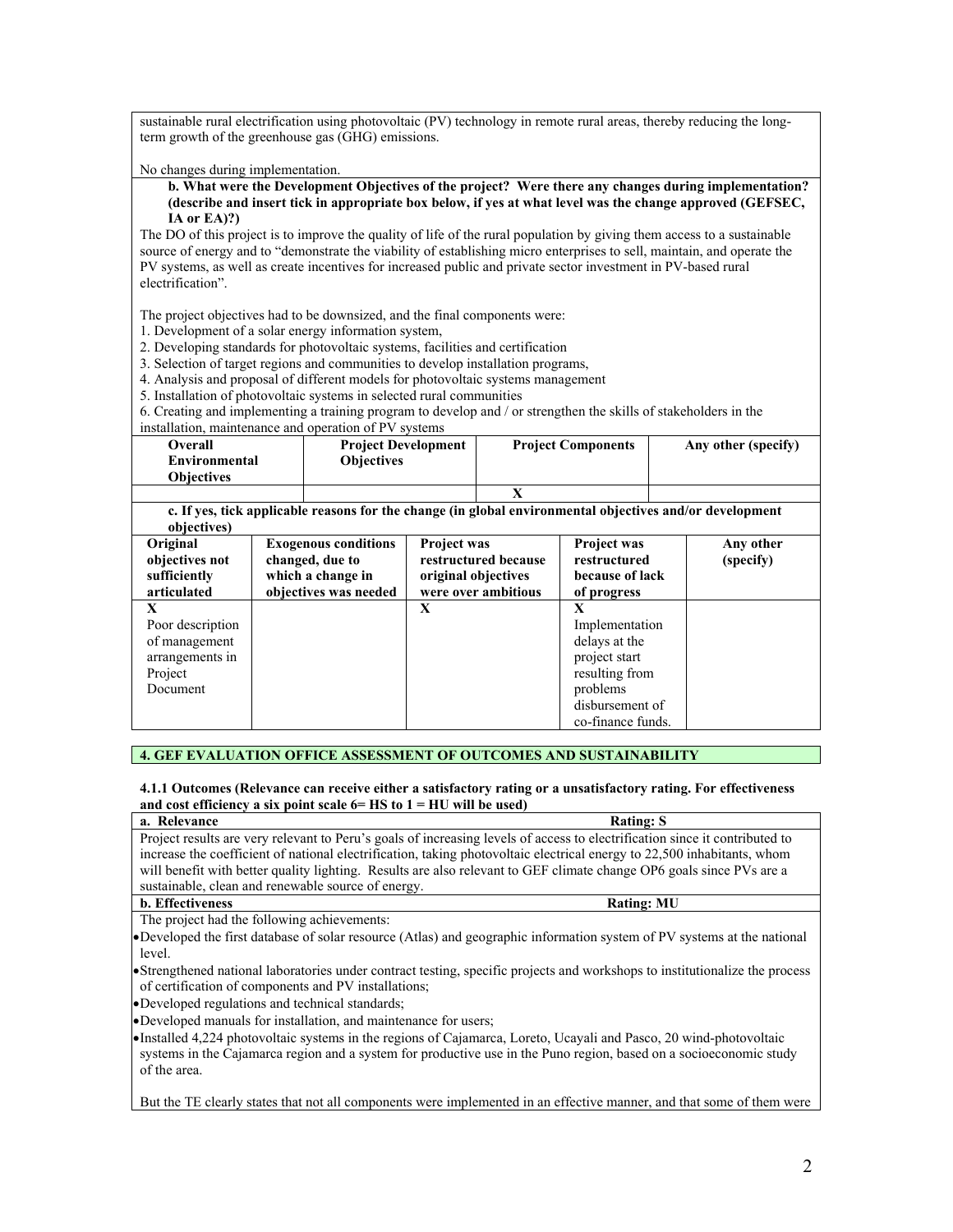particularly weak. These components included the installation of PVs (for which the end target had to be drastically reduced after an assessment of project progress), the promotion of financial mechanisms for PV installment (the project only promoted a government-based mechanism and failed to test other options), the creation of a legal framework for RE (the project had the unrealistic goal to achieve this in its first year of implementation), the involvement of relevant stakeholders in order to promote PV systems (project implementation was too centralized), and introducing a sustainable system of administration for the PVs (the contract between the MEM and Consortium Isofotón (Spain) – Schonimex (Perú) was broken due to a contractual controversy).

#### **c. Efficiency (cost-effectiveness) Rating: U**

The project not only suffered from major delays and had to extend its duration to almost double the original planned time, but it also had to reduce and downsize its original targets due to an overambitious project document. Although a large part of the project activities were put in place during the last year of implementation (for example the installation of PVs), the MEM and the supplier had problems which resulted in the cancellation of the contract and caused a negative effect on the project's efficiency.

# **4.1.2 Impacts: summarize the achieved intended or unintended impacts of the project.**

Although it is certain that this Project contributes with environmental management and sustainable development, its impact in terms of volume as far as the reduction of GHG emissions is not significant. According to estimations, the installation of 4,224 PV modules between October and December 2008, will avoid GHG emissions in the order of 140,000 metric tons of CO<sub>2</sub> over 20 years.

**4.2 Likelihood of sustainability.** Using the following sustainability criteria, include an assessment of **risks** to sustainability of project outcomes and impacts based on the information presented in the TE. Use a four point scale (4= Likely (no or negligible risk); 3= Moderately Likely (low risk); 2= Moderately Unlikely (substantial risks) to 1= Unlikely (High risk)). The ratings should be given taking into account both the probability of a risk materializing and the anticipated magnitude of its effect on the continuance of project benefits.

| a. Financial resources                                                                                                    | <b>Rating: MU</b> |  |
|---------------------------------------------------------------------------------------------------------------------------|-------------------|--|
| Most of the progress towards results was done near the closing of the project (particularly the final year), so there was |                   |  |
| no time to test or monitor the financial sustainability of the PV systems installed or of their administration. Since the |                   |  |
| project was not able to validate the efficiency of the PV systems in a longer term, the possibilities of increasing the   |                   |  |
| interest of other stakeholders, such as the private sector, to invest in this technology have been seriously limited.     |                   |  |
| Socio political<br>b.                                                                                                     | <b>Rating: L</b>  |  |
| The National Electricity Plan appears to provide a role for rural electrification PV systems with involvement of          |                   |  |
| provincial and local government, power companies, and other government entities.                                          |                   |  |
| Institutional framework and governance<br>$c_{\rm}$                                                                       | <b>Rating: MU</b> |  |
| The breakdown of the contract between the supplier and the Ministry for administration of PV system poses a risk,         |                   |  |
| since the required two year administration period for these systems will no longer occur. The national agency             |                   |  |
| ADINELSA is now in charge of system administration, but it is not at all clear that this agency has the capacity or       |                   |  |

**d.** Environmental Rating: L No environmental risks mentioned.

motivation to adequately support the complex PV system administration.

#### **4.3 Catalytic role**

#### **a. Production of a public good**

The project installed 4,224 photovoltaic systems in the regions of Cajamarca, Loreto, Ucayali and Pasco, 20 windphotovoltaic systems in the Cajamarca region and a system for productive use in the Puno region, based on a socioeconomic study of the area. It is calculated that these RE systems will avoid GHG emissions in the order of 140,000 metric tons of CO2 over 20 years

Regarding the regulatory objectives, the project contributed to the formulation of the National Program for Rural Electricity and its related Law in 2006.

# **b. Demonstration**

The project was able to implement two pilot projects "Productive Photovoltaic System" and "pilot project on Hybrid Systems (Photovoltaic and Wind)", but since they both started operation just before project closure, the TE could not provide any information on their achievements.

#### **c. Replication**

No mention of any replication in the TE. On the other hand, the last PIR states that "the administration model used in this project will be adapted to the EURO-SOLAR program, which has a different objective, oriented to deliver basic services of health and education (health centers and rural school) to communities. Similarly, this model will be applied to the "Programa Masivo 1" consisting of the installation of 20,000 PV modules".

#### **d. Scaling up**

No mention of any scaling up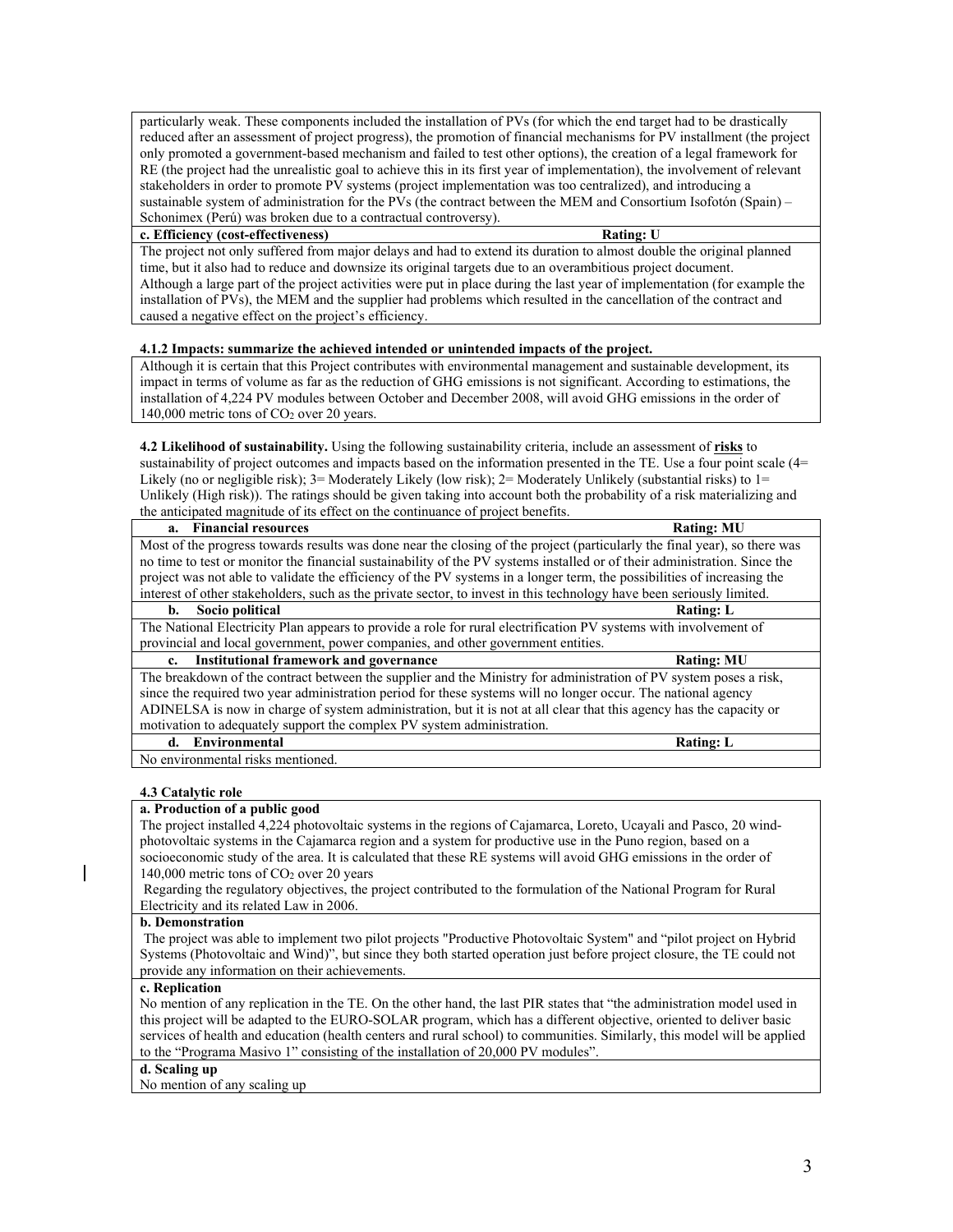# **4.4 Assessment of processes and factors affecting attainment of project outcomes and sustainability.**

**a. Co-financing.** To what extent was the reported cofinancing (or proposed cofinancing) essential to achievement of GEF objectives? Were components supported by cofinancing well integrated into the project? If there was a difference in the level of expected co-financing and actual co-financing, then what were the reasons for it? Did the extent of materialization of co-financing affect project's outcomes and/or sustainability? If it did, then in what ways and through what causal linkages?

Co-financing was essential for the achievement of the installation of the PV systems, which was one of the main components of this project. Delays in disbursement of co-finance had a serious negative effect on the implementation and due to them the installation could only be done during the final 2 years of the project. As a result, the sustainability of this component could not be ensured by the project.

**b. Delays.** If there were delays in project implementation and completion, then what were the reasons for it? Did the delay affect the project's outcomes and/or sustainability? If it did, then in what ways and through what causal linkages? This project experienced serious delays that caused the extension of project duration from 5 to approximately 8 years. According to the TE, these delays were mainly caused by weaknesses in the design of the project and by problems with its implementation.

For example, the project started a year late (2000) due to the need to finalize the required paperwork and agreements by the government. The unstable political situation during 2000-2001 meant 3 changes of government administrations and of the Executive Director of the project as well. This, coupled with the absence of a rural electrification policy contributed to inaction during 2000-2003, as a small disbursement of counterpart funds were an essential component for implementing the installation of the PVs.

**c. Country Ownership.** Assess the extent to which country ownership has affected project outcomes and sustainability? Describe the ways in which it affected outcomes and sustainability highlighting the causal links. Country ownership was a major factor resulting in serious delays in the implementation of the project. After the resignation of President Fujimori (1990 --2000), came an interim period (president Valentín Paniagua, 2000-2001), during which the decision on the contribution of counterpart funding by the MEM was suspended. The disbursement of counterpart funds was essential for the implementation of component 5 (installation of 1000-1500 PVs). In 2001 president Alejandro Toledo came to power and his new government suspended the process of PV systems acquisition

on the grounds that he wanted to review the project management model. Several months after it was decided to maintain the original model and the project was able to receive disbursements of government cofinance.

# **4.5 Assessment of the project's monitoring and evaluation system based on the information in the TE Rating (six point scale): S**

The project document describes the M&E and supervision activities and the roles and reporting responsibilities of each actor. The project logframe included verifiable indicators for all outcomes and outputs.<br> **b.** M&E plan Implementation Rating (six point scale): MS

#### **b. M&E plan Implementation**

The TE concludes that the information presented in the PIRs was very comprehensive, and that the PIU followed the project Logframe for monitoring purposes. On the other hand, it mentions that the information generated by the M&E system was not necessarily used during implementation to help solve the various problems that were encountered.

# **b.1 Was sufficient funding provided for M&E in the budget included in the project document?**

According to the project appraisal document the planned budget for M&E and coordination was \$720,000, which represents approximately 7% of the total budget.

**b.2a Was sufficient and timely funding provided for M&E during project implementation?**

The TE does not provide any information on whether funding was an issue for the implementation of the M&E system.

**b.2b To what extent did the project monitoring system provided real time feed back? Was the information that was provided used effectively? What factors affected the use of information provided by the project monitoring system?**

The TE finds that a weakness of the project was that it did not follow-up on recommendations identified during the supervision missions (an exception was the re-assessment of the project following the mid-term review).

**b.3 Can the project M&E system (or an aspect of the project M&E system) be considered a good practice? If so, explain why**.

No. Although it appears that, in general, monitoring of project indicators was followed, the TE mentions that recommendations coming from project supervision and evaluation missions and reports were not taken into account during implementation.

#### **4.6 Assessment of Quality of Implementation and Execution**

**a. Overall Quality of Implementation and Execution (on a six point scale): MU**

# **b. Overall Quality of Implementation – for IA (on a six point scale): MU**

Briefly describe and assess performance on issues such as quality of the project design, focus on results, adequacy of supervision inputs and processes, quality of risk management, candor and realism in supervision reporting, and suitability of the chosen executing agencies for project execution.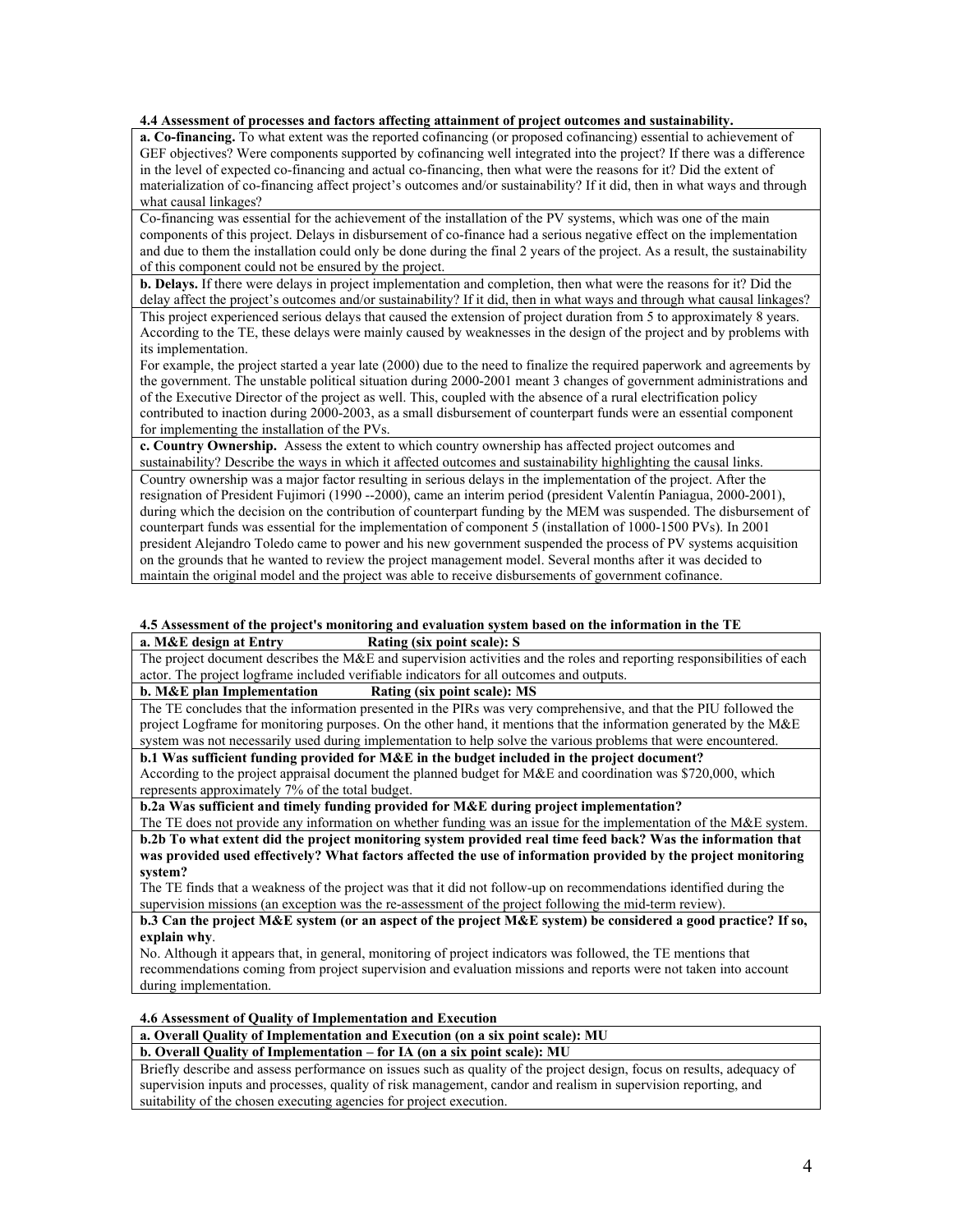The quality of project design was poor and resulted in serious project delays. The project document does not include a clear description or a diagnosis identifying the conditions required for PVs to be a sustainable option including the model (s) of management. Therefore, the list of barriers that are presented in the Project Document are very general and do not emerge from an analysis of previous similar experiences in Peru.

The TE praises the candor and realism in supervision reporting, but is critical of UNDPs lack of involvement in the project to ensure that the necessary corrective actions were actually implemented.

**c. Quality of Execution – for Executing Agencies[1](#page-4-0) (rating on a 6 point scale) U**

Briefly describe and assess performance on issues such as focus on results, adequacy of management inputs and processes, quality of risk management, and candor and realism in reporting by the executive agency.

The project implementation arrangements have been poor and have been a major cause of project delays. Despite the improvements made by the executing agency towards the end of the project, it is clear that implementation weaknesses have been a major cause of lower achievements of the project.

The project management was highly centralized. The Project Implementation Unit (PIU) did not have autonomy within the MEM and, therefore, it encountered difficulties when trying to manage in an adaptive manner, or correct and redirect the components and activities according to circumstances. The pace of project implementation was severely affected by the fact that the MEM staff member designated as the Deputy National Director was the de facto project coordinator, despite that a project coordinator was recruited as part of the project's team in 2006.

The PIU also showed limited capacity to carry out the necessary biddings for the installment and administration of the PVs. The planned bids were declared null and void, according to the last PIR, the evaluation subsequent to the process determined that that the decisive factors for which the bidders did not appear was the responsibility of the project administration.

# **5. LESSONS AND RECOMMENDATIONS**

 $\overline{a}$ 

Assess the project lessons and recommendations as described in the TE

**a. Briefly describe the key lessons, good practice or approaches mentioned in the terminal evaluation report that could have application for other GEF projects**

- It is very difficult to revert bad or weak management arrangements once the project starts. UNDP made significant efforts to speed up project implementation but the executing agency's response capacity was extremely low. Bad management arrangements create perverse incentives that are almost impossible to remove. Agencies should pay careful attention to suitable management arrangements during the project's formulation stage.
- The execution unit of a capacity building project must have staff with knowledge related to: technology and the conditions for sustainability; the legal and regulatory needs of grant mechanisms (Models of Management); and policy coordination with stakeholders and the various committees.
- The project management unit must have sufficient autonomy within the bureaucratic apparatus of the counterparty to adapt to changing circumstances and make decisions and commitments, without disregarding the general policy determined by the Government and UNDP guidelines.
- The project design should take into account past experience of the country or in similar countries. Projects must be developed with openness and invitation to discuss and receive input and advice from key actors and institutions with experience in implementation of electrification and renewable energy. It should be ensured that the project has adequate priority at the national level in order to guarantee counterpart funds for the maintenance and sustainability of the project results.

**b. Briefly describe the recommendations given in the terminal evaluation** 

- UNDP should have a closer monitoring and supervision of activities, contributing ideas and suggestions. When it finds insurmountable obstacles in the implementation of a project and is unable to reach a compromise with the counterparty, UNDP should not be afraid to withhold funds or, as a last option, to consider canceling the project.
- The MEM should have more flexible criteria in awarding contracts. In general, it is recommended that the MEM have more flexibility in identifying opportunities for electrification and management models, adapting to local socioeconomic and cultural circumstances. It should also consider to not only install individual PV systems, but to extend it to communal systems for medical clinics and schools (in coordination with other ministries such as Health or Education) and to productive uses. This will also require better interaction with regional and local authorities in the Regional Directorate of the MEM itself.

<span id="page-4-0"></span><sup>&</sup>lt;sup>1</sup> Executing Agencies for this section would mean those agencies that are executing the project in the field. For any given project this will exclude Executing Agencies that are implementing the project under expanded opportunities – for projects approved under the expanded opportunities procedure the respective executing agency will be treated as an implementing agency.